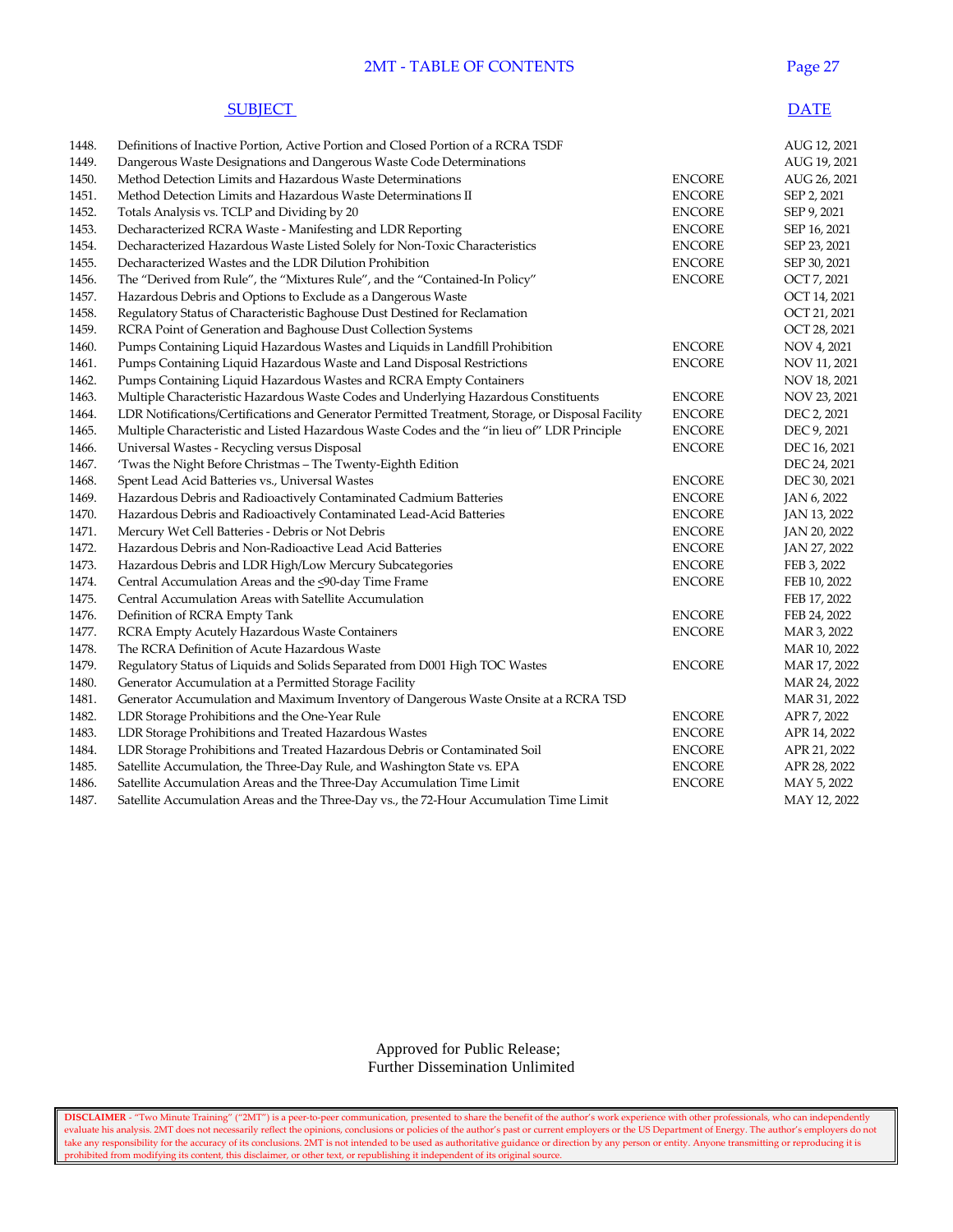# **TWO MINUTE TRAINING**

# **TO:** *CENTRAL PLATEAU CLEANUP COMPANY*

**FROM:** *PAUL W. MARTIN, RCRA Subject Matter Expert CPCCo Environmental Protection, Hanford, WA*

# **SUBJECT:** *SATELLITE ACCUMULATION AREAS AND THE THREE-DAY VS., THE 72-HOUR ACCUMULATION TIME LIMIT*

# **DATE:** *MAY 12, 2022*

| <b>CPCCo Projects</b>   | <b>CPCCo Functionals</b> | <b>HMIS</b>         | <b>Hanford</b>           | <b>Other Hanford</b>  | <b>Other Hanford</b> |
|-------------------------|--------------------------|---------------------|--------------------------|-----------------------|----------------------|
|                         |                          |                     | <b>Laboratories</b>      | <b>Contractors</b>    | <b>Contractors</b>   |
| Tania Bates             | <b>Jeff Bramson</b>      | Morgan Baker        |                          |                       |                      |
| Theresa Boles           | <b>Bob Bullock</b>       | <b>Brett Barnes</b> | Dean Baker               | <b>Bill Bachmann</b>  | Dan Saueressig       |
| <b>Justin Bolles</b>    | Frank Carleo             | Mike Demiter        | Linda Conlin             | <b>Scott Baker</b>    | Lana Strickling      |
| <b>James Brack</b>      | <b>Bob Cathel</b>        | Kip George          | Garrett Knutson          | Michael Carlson       | <b>Joelle Moss</b>   |
| <b>Rene Catlow</b>      | Danielle Collins         | Jerry Cammann       | Eric Van Mason           | Paul Crane            | Greg Varljen         |
| Peter Ceton             | <b>Stacy Cutter</b>      | Kelly Elsethagen    |                          | Tina Crane            | Julie Waddoups       |
| Richard Clinton         | <b>Jeanne Elkins</b>     | Garin Erickson      | <b>DOE RL, ORP, WIPP</b> | Ron Del Mar           | Jay Warwick          |
| Patty Drago             | <b>Ionathan Fullmer</b>  | Katie Hall          |                          | John Dorian           | Ted Wooley           |
| Paul Fernandez          | Randal Fox               | Dashia Vander Sys   | Duane Carter             | Mark Ellefson         |                      |
| Ryan Fisher             | <b>Bailey Hardy</b>      | Mark Kamberg        | Ingrid Colton            | Darrin Faulk          |                      |
| <b>Andrew Getz</b>      | Sarah Horn               | <b>Jon McKibben</b> | Tony McKarns             | <b>James Hamilton</b> |                      |
| Cory Grabeel            | <b>John Hultman</b>      | Saul Martinez       | Robin Varljen            | Leah Hare             |                      |
| Lawanda Grow            | Julie Johanson           | Matt Mills          | Allison Wright           | Andy Hobbs            |                      |
| Char Hall               | Mitch Marrott            | Carly Nelson        |                          | Stephanie Johansen    |                      |
| Stuart Hildreth         | Morgan Matson            | Eric Pennala        |                          | Ryan Johnson          |                      |
| Aprill Jivelekas        | Stewart McMahand         | Jon Perry           |                          | Megan Lerchen         |                      |
| Sasa Kosjerina          | Carlie Michaelis         | Dave Richards       |                          | Mike Lowery           |                      |
| William Krueger         | <b>Brian Mitcheltree</b> | Christina Robison   |                          | Michael Madison       |                      |
| Richard Lipinski        | Anthony Nagel            | Christian Seavoy    |                          | Terri Mars            |                      |
| <b>Stuart Mortensen</b> | Chris Plager             | David Shaw          |                          | Cary Martin           |                      |
| <b>Edward Myers</b>     | Linda Petersen           | John Skoglie        |                          | Steve Metzger         |                      |
| <b>Trey Reppe</b>       | <b>Brent Porter</b>      | Greg Sullivan       |                          | Tony Miskho           |                      |
| Melissa Sahm-dame       | Sean Sexton              |                     |                          | Tom Moon              |                      |
| Seth Slater             | Dave Shea                |                     |                          | Chuck Mulkey          |                      |
| Phil Sheely             | Deborah Singleton        |                     |                          | Michelle Oates        |                      |
| Kat Thompson            | Dale Snyder              |                     |                          | <b>Kirk Peterson</b>  |                      |
| <b>Jeff Westcott</b>    | Dave St. John            |                     |                          |                       |                      |
| Richard Willson         | <b>Britt Wilkins</b>     |                     |                          |                       |                      |
| Nick Wood               | <b>Jennifer Williams</b> |                     |                          |                       |                      |
| Jon Wright              |                          |                     |                          |                       |                      |
|                         |                          |                     |                          |                       |                      |
|                         |                          |                     |                          |                       |                      |

 Approved for Public Release; Further Dissemination Unlimited

**DISCLAIMER** - "Two Minute Training" ("2MT") is a peer-to-peer communication, presented to share the benefit of the author's work experience with other professionals, who can independently evaluate his analysis. 2MT does not necessarily reflect the opinions, conclusions or policies of the author's past or current employers or the US Department of Energy. The author's employers do not take any responsibility for the accuracy of its conclusions. 2MT is not intended to be used as authoritative guidance or direction by any person or entity. Anyone transmitting or reproducing it is prohibited from modifying its content, this disclaimer, or other text, or republishing it independent of its original source.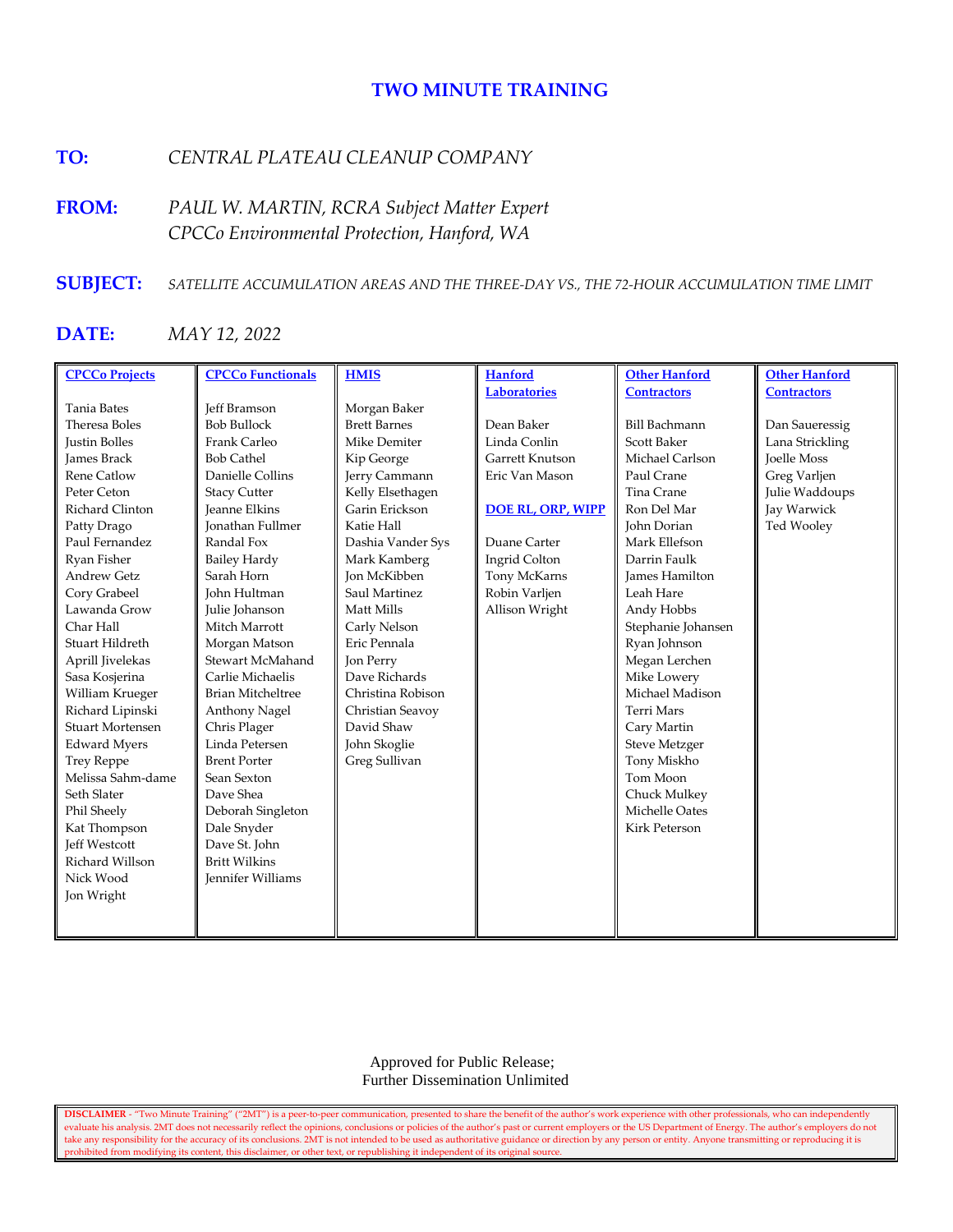## **TWO MINUTE TRAINING**

- **SUBJECT:** Satellite Accumulation Areas and the Three-Day vs., the 72-Hour Accumulation Time Limit
	- **Q:** A customer has a satellite accumulation area (SAA) container that met the accumulation volume limit of 55 gallons on Friday morning at 1:00 am during the third shift. The SAA cannot be moved to the onsite central accumulation area (CAA) until Monday evening at 6:00 pm during the second shift. The customer is concerned that a State or EPA regulator may show up on Monday and cite  $WAC 173-303-174(1)(g)(i)$ [*[40 CFR 262.15\(](https://www.govinfo.gov/content/pkg/CFR-2021-title40-vol28/xml/CFR-2021-title40-vol28-sec262-15.xml)a)(6)(i)*] for not moving the SAA on Monday morning, i.e., more than 72 hours and hence more than 3 days have passed since the SAA volume limit was met. Should the customer be concerned?
	- **A:** Yes. The customer should always be concerned when regulatory interpretation is involved.

However, in th[e December 20, 1984, Federal Register](https://www.govinfo.gov/content/pkg/FR-1984-12-20/pdf/FR-1984-12-20.pdf) on page 49569, EPA addressed the 3-day vs., 72hour issue. EPA had originally proposed in th[e January 3, 1983, Federal Register](https://www.govinfo.gov/content/pkg/FR-1983-01-03/pdf/FR-1983-01-03.pdf) on page 120, that an SAA generator would be required to comply with all RCRA requirements within 72 hours of accumulating over 55 gallons of hazardous waste. This meant that within 72 hours, the generator would have to move the full SAA container to an onsite CAA or an onsite or offsite interim status or permitted treatment, storage or disposal facility (TSDF). In response to the proposed 72-hour accumulation time limit, several commenters argued that the 72-hour period was too restrictive because of management scheduling problems and three-day holidays. Other commenters argued that the 72-hour period was unenforceable without a requirement to mark the containers with the date and time the accumulation limit was met.

EPA agreed that the 72-hour rule would be difficult to enforce without any indication of the time the accumulation limit was met. Therefore, EPA required that a full SAA container be marked with the date when the accumulation limit was met, and changed the proposed time requirement from 72 hours to three days. EPA stated:

*"The added precision of both the date and time of date is unnecessary, and this change lessens the additional burden imposed by the labelling requirement. Finally, industry can avoid the* (3-day date) *labelling requirement completely by moving containers prior to the accumulation of more than 55 gallons."*

Note that the last sentence means that if the accumulation limit has not been met, a date is not required to be marked on an SAA container prior to moving the SAA to an onsite CAA or onsite or offsite TSDF.

## **SUMMARY:**

- **I** An SAA container must be marked with the date the SAA container met the accumulation limit.
- H. EPA originally proposed a 72-hour limit to move the SAA to a CAA or TSDF but determined it would be difficult to track time and unnecessary.
- Example: An SAA container filled on Friday, May 12<sup>th</sup> must be moved within 3 days to a CAA or n. TSDF by Monday, May  $15<sup>th</sup>$  since  $12 + 3 = 15$ .

Excerpts from the December 20, 1984, Federal Register and WAC 173-303-174(g) are attached to the e-mail. If you have any questions, please contact me at Paul W\_Martin@rl.gov or at (509) 376-6620.

| <b>FROM:</b>                                                                                                                                                                                                             | Paul W. Martin                                                                    | DATE: | 5/12/2022 | FILE: $2MT \ 2022 \ 051222.rtf$ | PG: |  |
|--------------------------------------------------------------------------------------------------------------------------------------------------------------------------------------------------------------------------|-----------------------------------------------------------------------------------|-------|-----------|---------------------------------|-----|--|
|                                                                                                                                                                                                                          |                                                                                   |       |           |                                 |     |  |
| <b>DISCLAIMER</b> - "Two Minute Training" ("2MT") is a peer-to-peer communication, presented to share the benefit of the author's work experience with other professionals, who can independently evaluate his           |                                                                                   |       |           |                                 |     |  |
| analysis. 2MT does not necessarily reflect the opinions, conclusions or policies of the author's past or current employers or the US Department of Energy. The author's employers do not take any responsibility for the |                                                                                   |       |           |                                 |     |  |
| cecuracy of its conclusions. 2MT is not intended to be used as authoritative guidance or direction by any person or entity. Anyone transmitting or reproducing it is prohibited from modifying its content, this         |                                                                                   |       |           |                                 |     |  |
|                                                                                                                                                                                                                          | disclaimer, or other text, or republishing it independent of its original source. |       |           |                                 |     |  |